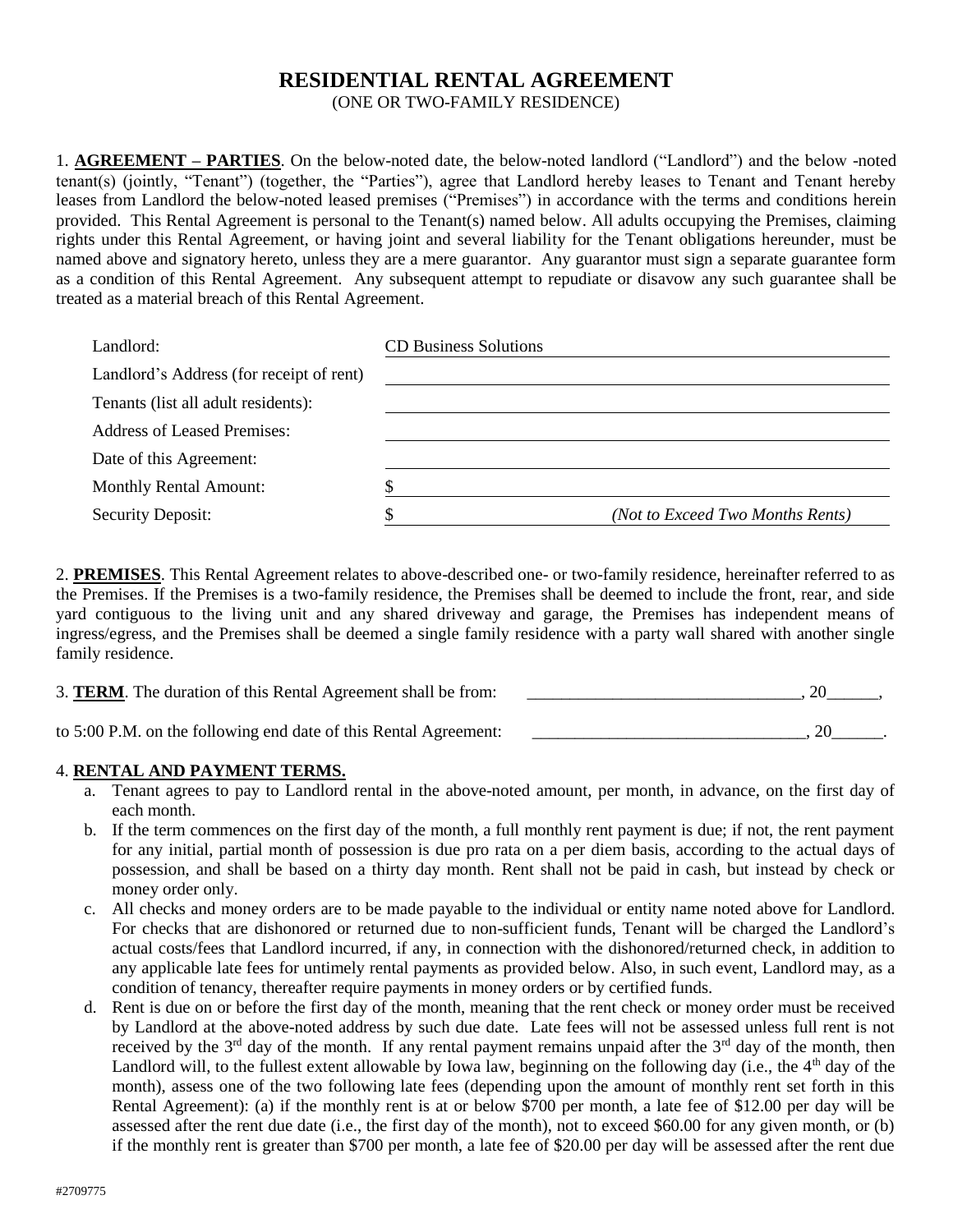date (i.e., the first day of the month), not to exceed \$100.00 for any given month,, which will be added to the rent owed by Tenant and will be considered due immediately. The existence of a late fee is not to be construed by the Tenant as preventing Landlord from pursuing remedies for nonpayment provided elsewhere in this Rental Agreement or by the Iowa Uniform Residential Landlord Tenant Act. Further, the existence of a late fee is not to be construed by the Tenant as a waiver of the requirement that the rent installments are due on or before the first day of the month.

5. **UTILITIES DISCLOSURE**. Tenant hereby acknowledges that Landlord or other person authorized to enter into this Rental Agreement on Landlord's behalf has fully explained to Tenant the utility rates, charges and services prior to Tenant's execution of this Rental Agreement, other than those utilities for which Tenant directly pays the utility companies. Utilities shall be furnished and paid for by the party indicated on the following chart:

|                    | Landlord / | Tenant: |                          | Landlord / Tenant: |
|--------------------|------------|---------|--------------------------|--------------------|
| Electricity<br>Gas |            |         | Trash Removal<br>Garbage |                    |
| Water              |            |         | Other                    |                    |

6. **SECURITY DEPOSIT AND MOVE-OUT PROVISIONS.** At the time of execution of this Rental Agreement, Tenant will pay to Landlord, a security deposit equal to two months' rent, unless a different amount is noted above. The security deposit will be held, used and refunded in accordance with Iowa law. The deposit can be applied by the Landlord (1) to remedy Tenant's default in the payment of rent or other funds due pursuant to the Rental Agreement; (2) to restore the Premises to its condition at the commencement of the tenancy, ordinary wear and tear excepted; (3) to recover expenses incurred in acquiring possession if Tenant acts in bad faith in failing to surrender and vacate the Premises upon noncompliance with the Rental Agreement and notification of such noncompliance; and (4) for such other purposes as may be allowed by law.

Tenant acknowledges and agrees that prior to vacating the Premises, Tenant must restore the Premises (and if applicable, the garage, including the garage floor) to its condition at the commencement of the tenancy, ordinary wear and tear accepted. In particular, Tenant shall ensure appliances, carpet, walls, and other fixtures within the Premises are left in substantially the same condition and state of cleanliness as when Tenant took possession of the Premises, ordinary wear and tear excepted. Further, Tenant shall remove all personal property and debris from the Premises prior to vacating.

At the end of the term of this Rental Agreement, Tenant and Landlord will schedule a checkout appointment ("Check out") on the end date of the Rental Agreement specified in Section 3. At Checkout, Landlord and Tenant will inspect the conditions of the Premises, and such inspection may be used for purposes of determining what work, if any, is necessary to restore the Premises to its condition at the commencement of the tenancy, ordinary wear and tear excepted.

It is further agreed that any and all work performed by, or on behalf of, Landlord on the Premises following Tenant's vacation of the Premises necessary to restore the Premises to its condition at the commencement of the tenancy, ordinary wear and tear excepted, may be performed by a third-party contractor/company or by Landlord, and Tenant shall be liable for, and charged, Landlord's actual costs incurred in connection with such work.

# 7. **TENANT OBLIGATIONS**: Tenant agrees to:

- a. Comply with all obligations primarily imposed upon tenants by applicable provisions of building and housing codes materially affecting health and safety.
- b. Refrain from engaging in any activity prohibited by law, statute, regulation, ordinance, or any other enforceable provision of law.
- c. Keep that part of the Premises that the Tenant occupies and uses, including garages, driveways, and yards, in as clean and safe as the condition of the Premises permit, including but not limited to performing timely lawn mowing and snow removal.
- d. Dispose of all ashes, rubbish, garbage, and other waste from the Premises in a clean and safe manner.
- e. Keep all plumbing fixtures in the Premises or used by the Tenant as clean as their condition permits.
- f. Use in a reasonable manner all electrical, plumbing, sanitary, heating, ventilating, air conditioning and other

Tenant Initial

Tenant Initial \_\_\_\_\_\_\_\_\_\_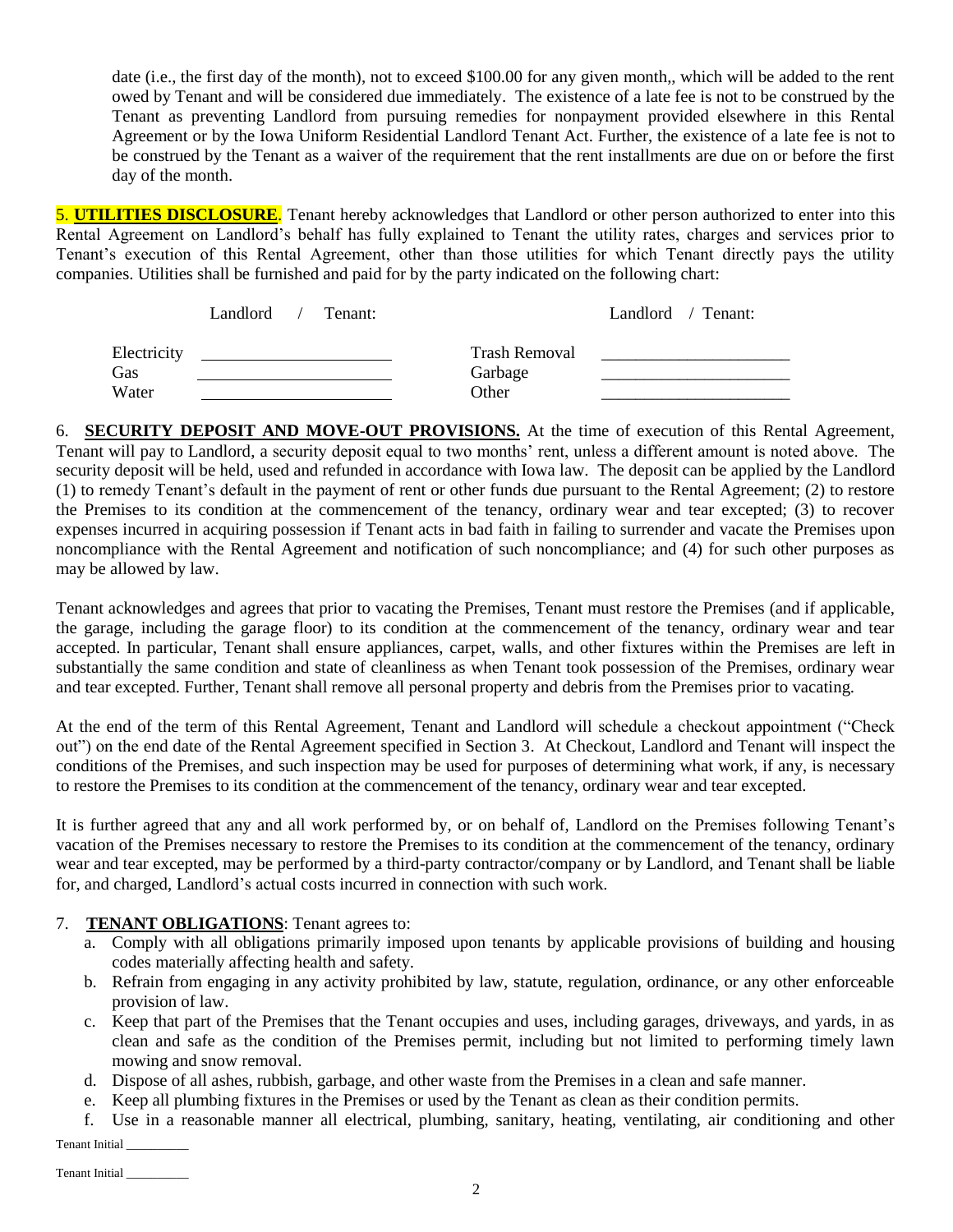facilities and appliances in the Premises and common areas.

- g. Not deliberately or negligently destroy, deface, damage, impair or remove a part of the Premises or knowingly permit a person to do so. If damage, defacement, alteration, or destruction of property by Tenant is intentional, Tenant may be criminally charged with criminal mischief pursuant to chapter 716.
- h. Act in a manner that will not disturb a neighbor's peaceful enjoyment.
- i. Provide and maintain appropriate receptacles for the collection and removal of ashes, garbage, rubbish, and other waste incidental to the occupancy of the Premises and arrange for their removal via City waste management services, unless it is otherwise noted herein that Landlord is responsible for the aforementioned tasks.
- j. Comply with all other duties and obligations imposed upon tenants by the Iowa Uniform Residential Landlord and Tenant Act or otherwise imposed under Iowa law.

8. **PETS**. Pets are not permitted unless Tenant obtains prior written approval by Landlord. Reptiles and rodents of any kind are specifically prohibited.

List Pets

- 1.
- 2. \_\_\_\_\_\_\_\_\_\_\_\_\_\_  $3.$

9. **USE AND ABSENCES**. Tenant agrees to use the Premises as a personal residence only. No commercial or unlawful use of the Premises is permitted nor is any use permitted that will increase the premium for casualty or public liability insurance. "Commercial use," among other things, is defined to include babysitting and/or child care for individuals other than registered tenants on a regular basis. Further, Tenant shall not undertake any illegal activity, especially the use, transfer, possession or creation of illegal drugs, in or about the Premises or property, and shall not allow any such activity in or about the Premises. Tenant agrees that no other persons will be permitted as overnight guests for more than two successive nights unless they are dependents of Tenant identified in the Rental Agreement. Tenant agrees to notify the Landlord of any anticipated absence from the Premises of 7 or more consecutive days no later than the first day of such absence.

10. **GUESTS**. The parties agree that Landlord reserves the right, for good cause shown and for only causes permitted under the law, to exclude from the Premises any third party guest, provided however that Landlord otherwise has such right under current Iowa law. Also, during the term of the Rental Agreement, Tenant agrees to cooperate with Landlord and law enforcement agencies in enforcing criminal laws with respect to the Premises and/or entire house/building in regard to Tenant's guests and residents.

11. **PERSONAL PROPERTY INSURANCE**. If Tenant desires to have insurance providing coverage for Tenant's personal property to be located in the Premises, then it is Tenant's responsibility to obtain and pay for any such desired insurance.

12. **FIXTURES AND IMPROVEMENTS**. Tenant shall make no structural alterations to the Premises without Landlord's prior written consent. Tenant shall surrender to Landlord and leave with the Premises at the termination of this Rental Agreement all locks, brackets for curtains, and all other fixtures attached to the doors, windows, woodwork, or other portion(s) of the Premises; as well as all alterations, additions or improvements made to the Premises by Tenant without any payment to Tenant therefor.

# 13. **MAINTENANCE BY LANDLORD**. Landlord agrees to:

- a. Comply with the requirements of applicable building and housing codes materially affecting health and safety.
- b. Make all repairs and do whatever is necessary to put and keep the Premises in a fit and habitable condition.
- c. Maintain in good and safe working order and condition all electrical, plumbing, sanitary, heating, ventilating, airconditioning, and other facilities and appliances, supplied or required to be supplied by Landlord.

14. **ACCESS**. Landlord shall have the right, subject to Tenant's consent (which consent shall not be unreasonably withheld) and/or with at least 24 hours prior notice given by Landlord, to enter the Premises in order to inspect the Premises, make necessary or agreed repairs, decorations, alterations or improvements, supply necessary or agreed services, or exhibit the Premises to prospective or actual purchasers, mortgagees, tenants, workers or contractors.

Tenant Initial

Tenant Initial \_\_\_\_\_\_\_\_\_\_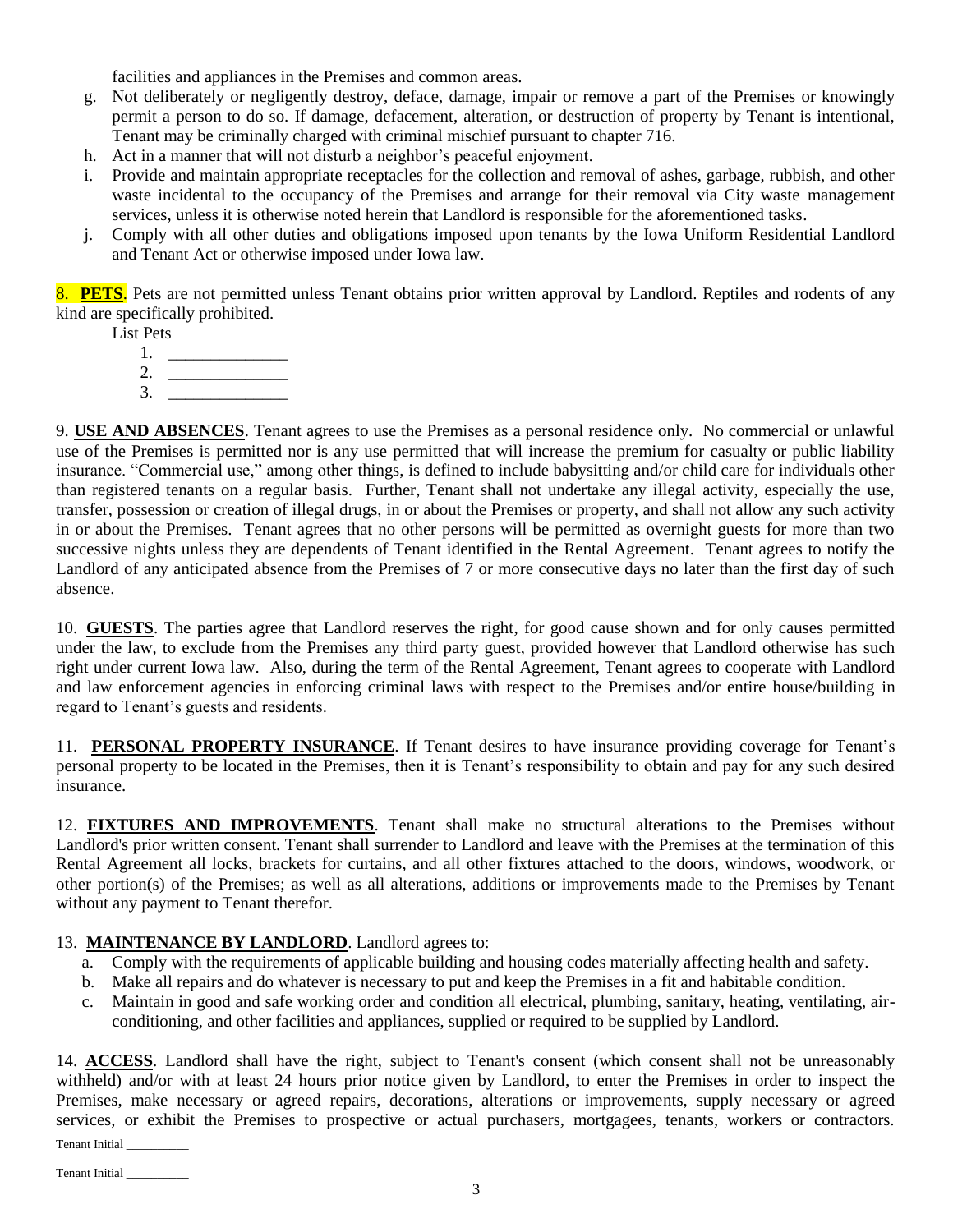Notwithstanding the foregoing, Landlord may enter the Premises without Tenant's consent in case of emergency and as otherwise provided in the Iowa Uniform Residential Landlord and Tenant Act. If so requested by Landlord, Landlord and Tenant shall establish a recurring set day and time for Landlord to enter the Premises once per month for the purposes of inspecting the Premises to confirm they are in the condition required under this Rental Agreement and to perform repairs or services that are the Landlord's obligation; once established, Tenant agrees that no further notice or consent shall be required for Landlord to enter the Premises on the agreed upon day and time. In all other cases, except in case of emergency or if its impracticable to do so, Landlord shall give Tenant at least 24 hours' notice of Landlord's intent to enter the Premises and shall enter only at reasonable times.

15. **NON-ASSIGNABILITY**. This Rental Agreement cannot be assigned by Tenant to any other party for any purpose. No part of the Premises or this Rental Agreement may be sublet to any other party for any purpose or for any period of time. If any adult comes to live or stay regularly with Tenant, Tenant must have that adult contact Landlord and/or its designated manager and apply to become a Tenant and to sign this Rental Agreement. If a minor comes to live or stay regularly with Tenant, Tenant will register the minor with Landlord and/or its designated manager.

16. **ABANDONMENT**. If Tenant is absent from the Premises for more than 14 consecutive days without giving the required notice to Landlord, or if during any absence of 14 or more consecutive days the rent is or becomes delinquent, the Premises may be deemed abandoned and Landlord may initiate appropriate legal action to regain possession. If the Premises is abandoned during the leased term and personal property remains in the Premises, Tenant agrees that Landlord may remove such personal property solely at the risk and cost of Tenant, and Tenant agrees to pay Landlord's reasonable, actual storage charges. Landlord shall in no event be responsible as warehouseman, bailee, or otherwise, and the foregoing remedies shall be deemed additional to any others available to Landlord at law or in equity.

17. **DEFAULT AND TERMINATION OF RENTAL AGREEMENT**. In addition to other remedies provided by law or in equity, and without prejudice thereto:

- a. If rent is unpaid when due, Landlord may terminate this Rental Agreement by providing Tenant with a 3-day notice of non-payment / notice to cure such default and as otherwise provided under the Iowa Uniform Residential Landlord and Tenant Act.
- b. This Rental Agreement may be terminated by Landlord prior to the end of the term then running if there is a material noncompliance with this Rental Agreement and/or incorporated Rules and Regulations that is not corrected, and after any notice is provided by Landlord to Tenant, as provided by the Iowa Uniform Residential Landlord and Tenant Act.
- c. This Rental Agreement may be terminated by Landlord prior to the end of the term then running if Tenant has created or maintained a threat constituting a clear and present danger to the health or safety of other Tenants, Landlord, Landlord's employee or agent, or other persons on or within 1000 feet of Landlord's property, after the service of a single 3 days' written notice of termination and notice to quit stating the specific activity causing the clear and present danger and as otherwise provided under the Iowa Uniform Residential Landlord and Tenant Act.

18. **INTERPRETATION**. Words and phrases in this Rental Agreement shall be construed as in the singular or plural number, and as masculine, feminine, or neuter in gender, according to the context. Without limiting the generality of the foregoing, the term Tenant as used in this Rental Agreement shall mean and refer to all Tenants jointly and severally who are signatories to this Rental Agreement. Headings are for convenience only and are not intended to limit or otherwise restrict the meaning of terms and provisions contained herein. Time is of the essence of this Rental Agreement.

19. **ENTIRE AGREEMENT**. This written Rental Agreement, including any addendum attached hereto, constitutes the entire agreement between the parties with respect to the subject matters hereof. No statement, representation or promise with reference to this Rental Agreement or its execution has been relied upon unless they are expressly stated in writing, signed by all parties. No change in the terms of this Rental Agreement shall be binding upon the parties unless set forth in writing and signed by the party burdened thereby. This Rental Agreement may be executed in multiple counterparts.

20. **LEAD-BASED PAINT**. If the Premises was constructed before 1978, Tenant acknowledges that Landlord has delivered to Tenant copies of the form Disclosure of Information on Lead-Based Paint and/or Lead/Based Paint Hazards,

Tenant Initial

Tenant Initial \_\_\_\_\_\_\_\_\_\_